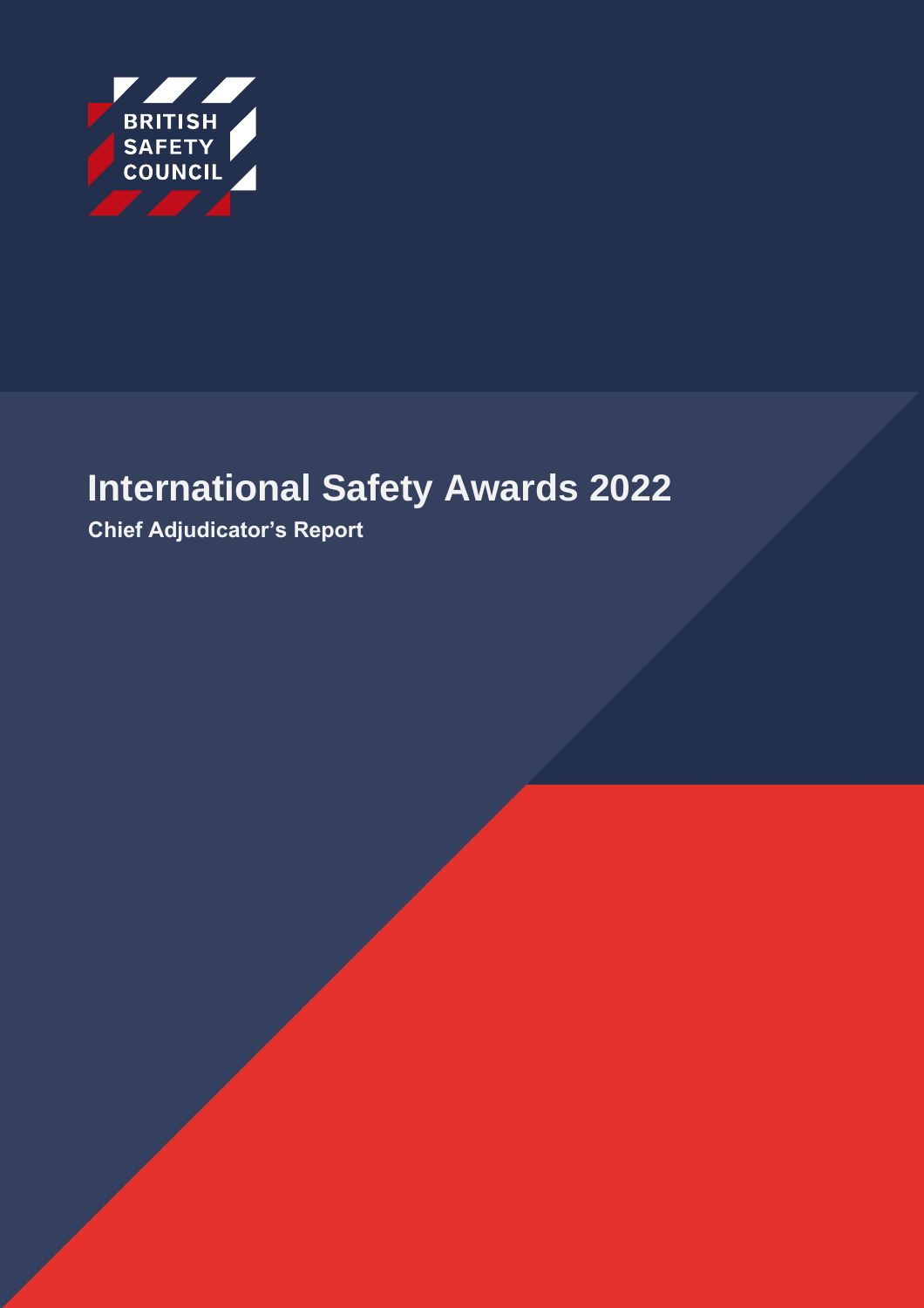# **British Safety Council**

# **International Safety Awards 2022**

# **Chief Adjudicator's Report**

#### **Results**

A total of 647 applications were received for the International Safety Awards in 2022 and 85% of these successfully achieved a Pass, Merit or Distinction grade.

The grading distribution among the applications submitted in 2022 was as follows: -

| Distinction | 135 | (21%) |
|-------------|-----|-------|
| Merit       | 204 | (32%) |
| Pass        | 210 | (32%) |
| Fail        | 98  | (15%) |

There was a significant increase in the number of Distinctions awarded in 2022 compared to 2021 – up from 13% to 21%. The awards of Merit and Pass grades in 2022 was broadly in line with the grades achieved in 2021 – 32% of applicants achieved a Merit in 2022 compared to 27% in 2021; 32% of applicants achieved a Pass grade in 2022 compared to 31% in 2021.

The overall percentage increase in the number of applicants receiving an International Safety Award in 2022 – 85% of applicants were successful – resulted in a significant fall in the percentage of applicants who were unsuccessful, 15% in 2022 compared to 29% in 2021.

The number of award applications increased from 533 in 2021 to 647 in 2022. Importantly the applications we received demonstrated that the fight to prevent COVID-19 impacting on workplaces, workers and the wider public has not been at the expense of ensuring the effective management of the broader hazards posed to health, safety, and wellbeing in the workplace.

British Safety Council's International Safety Awards are truly international. We received award applications from organisations in thirty-nine countries. Whilst China, India, Middle East countries and the UK were strongly represented it is important to note the increasing importance of the awards globally including in countries in Africa, Southeast Asia, and Central America.

The International Safety Awards have a key role to play in helping to drive continuous improvement in the management of workplace health, safety, and wellbeing. The Chief Adjudicator's Report is intended to assist organisations in identifying what high performing organisations are doing each day to effectively manage the risk of injury and ill-health and to emulate their success.

British Safety Council and the panel of adjudicators look forward to the continued success of the International Safety Awards evidenced by the determination of the applicants to ensure that their workers and workplaces are kept healthy and safe.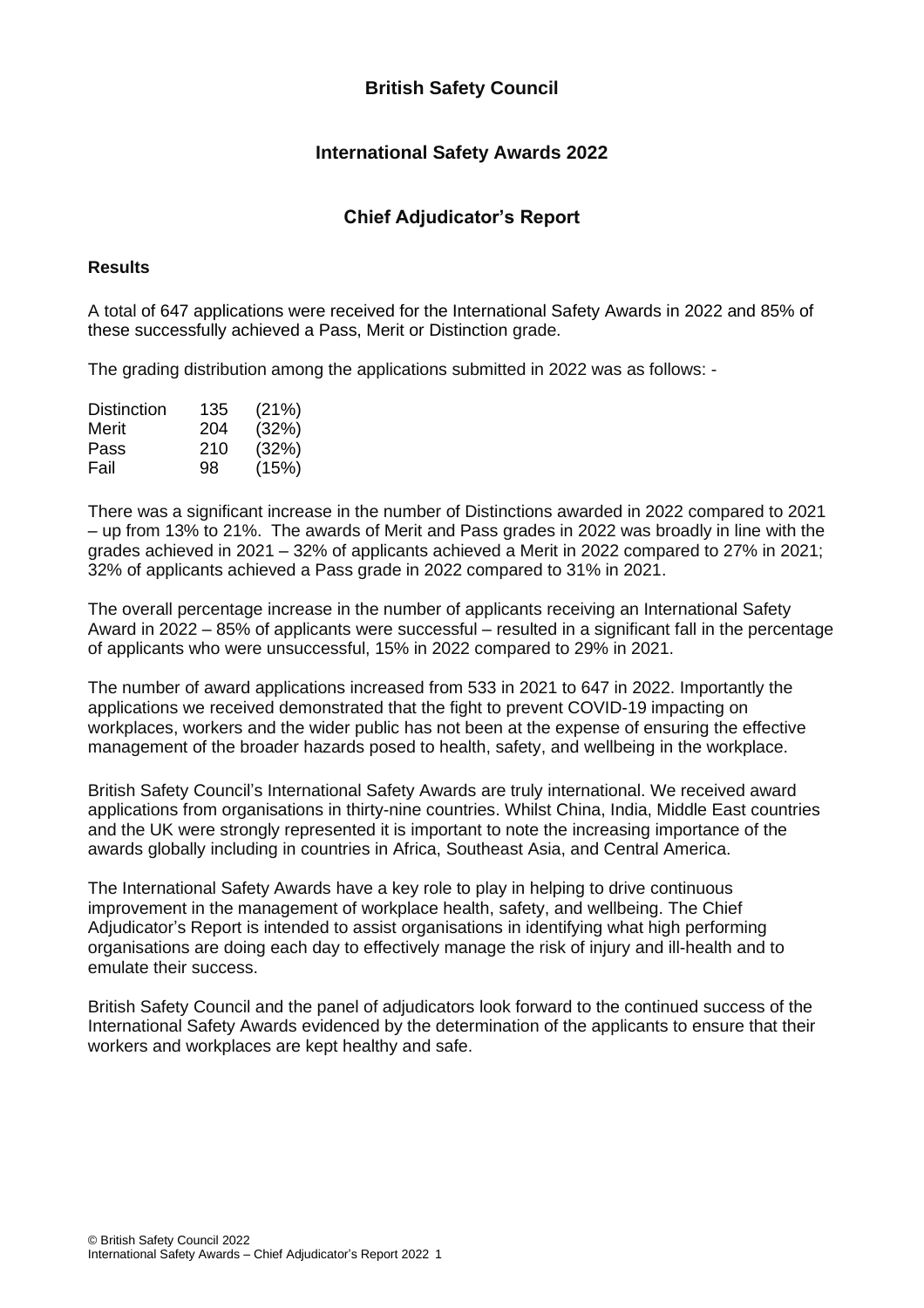#### **General comments**

Organisations were provided with a number of online easily accessible aides to assist them in the preparation and submission of their award applications. These included:

- The 2022 International Safety Awards question set and marking scheme
- The Chief Adjudicator's Report for the 2021 International Safety Awards
- A Guidance note concerning the eligibility requirements
- The list of 2021 International Safety Award winners
- British Safety Council's webinar in December 2021, which was available to all applicants. The webinar hosted by the Chief Adjudicator and the award scheme's Independent Adjudicator sought to assist applicants in addressing the questions.

The importance of applicants accessing and understanding all of the International Safety Awards requirements as set out in the documents and aides listed above cannot be overstated.

A small but significant number of applicant organisations failed to follow the extensive advice and guidance and their scores suffered in consequence. We urge applicant organisations which were unsuccessful in 2022 to apply again in 2023 and succeed having taken advantage of the extensive support material freely available.

Applicants who provided short answers inevitably failed to provide the evidence necessary to score more than one mark. There were examples of answers running to just a couple of sentences which did no more than confirm, for example, that the applicant had systems or arrangements in place to address the risks associated with the hazard in that particular question.

One of the most important messages that the adjudicators are keen to get across to applicants, is to make sure that you have properly read and understood the question. Too often low scores for particular questions resulted from an incomplete reading and understanding of what was being sought and/or theoretical answers that failed to identify what precisely was being undertaken at that particular site.

Two examples. On Question 5, concerning the management of the COVID-19 pandemic, a number of organisations extensively described the controls they had put in place to manage infection in the workplace but had inadequately described how those control measures had been communicated to staff.

On Question 9, a number of applicants successfully defined what an effective management of change process encompasses but failed to relate the theory to the practice in their particular organisation. Specific reference was required to an example in which stakeholders had been involved, clearly demonstrating how the change process worked. The overly theoretical approach to answering questions was evident in responses to a number of questions. The adjudicators need to understand what is happening in the applicant's organisation, not what the textbooks tell you.

The dividing line between a Fail and a Pass, a Pass and a Merit and a Merit and a Distinction can be wafer-thin. A couple of marks lost for a poorly answered question, or inadequate or irrelevant supporting evidence can make the difference.

The time taken to properly understand the question and fully address the issues is time well spent and will make the difference to your grade. Time spent reviewing your application to ensure that the questions have been properly addressed is key to success.

This year the word count for answering each of the substantive questions was seven hundred words. As part of the review of how well the 2022 Awards worked, British Safety Council will be considering reducing the word count for answers to the substantive questions to five hundred words. We will be seeking a cross-section of views from award winners on the benefit of such a change. We do need to be mindful of the time applicants have to spend preparing their responses to the questions and the time adjudicators spend judging the applications. One applicant provided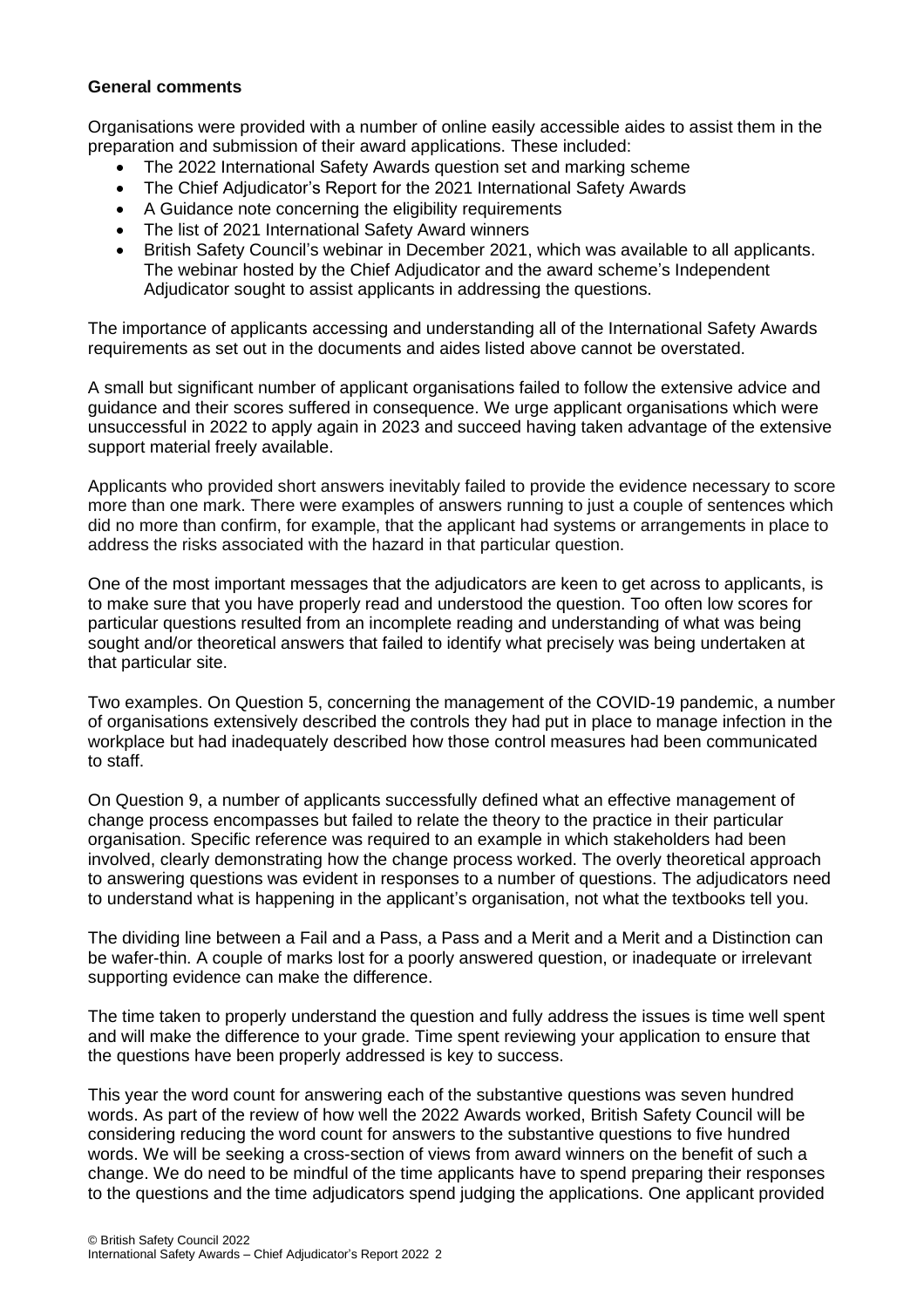a 5,168-word answer to Question 5 concerning the communication to the workforce of COVID-19 controls. Going forward the word count limit will continue to be rigorously enforced.

Ensuring the provision of relevant supporting evidence for Questions 4, 5, 9, 10 and 12 is critical to success. This supporting evidence attracts a total of five additional marks. Used effectively, the supporting evidence can lift scores making the difference between a Fail, Pass, Merit and Distinction. No marks were awarded, for example, for a photograph lacking explanation.

The satisfactory provision of relevant evidence concerning accreditation is also important in earning additional marks. Five stars from British Safety Council's Five Star Audit within the 2022 Awards eligibility period attracted three marks. A current ISO 45001 certification or a four star outcome from the British Safety Council's Five Star audit within the awards eligibility period attracted two marks. A three star outcome from British Safety Council's Five Star audit within the awards eligibility period attracted one mark.

No marks were awarded to applicants who submitted copies of audit reports, internal or external, which were not the result of British Safety Council's Five Star Audit or were uncertificated.

The application of practical real-life examples from the workplace are important and a key requirement in a number of questions. The adjudicators want to understand how things operate in practice, in that particular site or workplace. This approach brings the application to life and helps improve the adjudicator's understanding of the effectiveness of the measures you have in place. The highest-scoring submissions were noted for their consistently focused, site-specific nature and use of examples. The adjudicators again reported many instances of good or even exceptional initiatives among the submissions.

The adjudicators were once again greatly encouraged to see the importance that the senior management of many applicant organisations attached to ensuring the safety, health and wellbeing of their respective workforces and the wider community. Wellbeing has rocketed up the corporate and business agenda. We applaud the efforts made by many applicant organisations to identify and implement the improvements that are necessary to ensure the health and wellbeing of their workforce and those in the wider community impacted directly or indirectly by their activities.

Whilst the COVID-19 pandemic has been a trigger in encouraging organisations to broaden their health and safety objectives to include wellbeing this is not the only trigger. It is quite apparent from the breadth of applications we received for the 2022 International Safety Awards that boardrooms and their organisation's stakeholders are increasingly focussing on the tremendous benefits that the time, effort and resources invested in good health, safety and wellbeing brings.

Applicants were asked to provide details of any Improvement Notices, Reportable Injuries, Dangerous Occurrences or Occupational Ill Health cases and any remedial actions taken. Although not attracting marks this is important contextual information for the adjudicators. There were organisations, whilst not having had any enforcement action taken by the regulator, including notices served or prosecutions brought, injury or ill health occurrence or occupational disease, provided a mass of information which would have been more appropriate in answering questions 1, 2 and the relevant subsequent questions.

The adjudicators hope that the information provided in this report helps you not only in preparing for the 2023 International Safety Awards but equally importantly, in providing information that helps you to continue to meet the challenges you and your colleagues face in preventing injuries and ill health occurrences and ensuring wellbeing in your workplace. We wish you every success in 2023.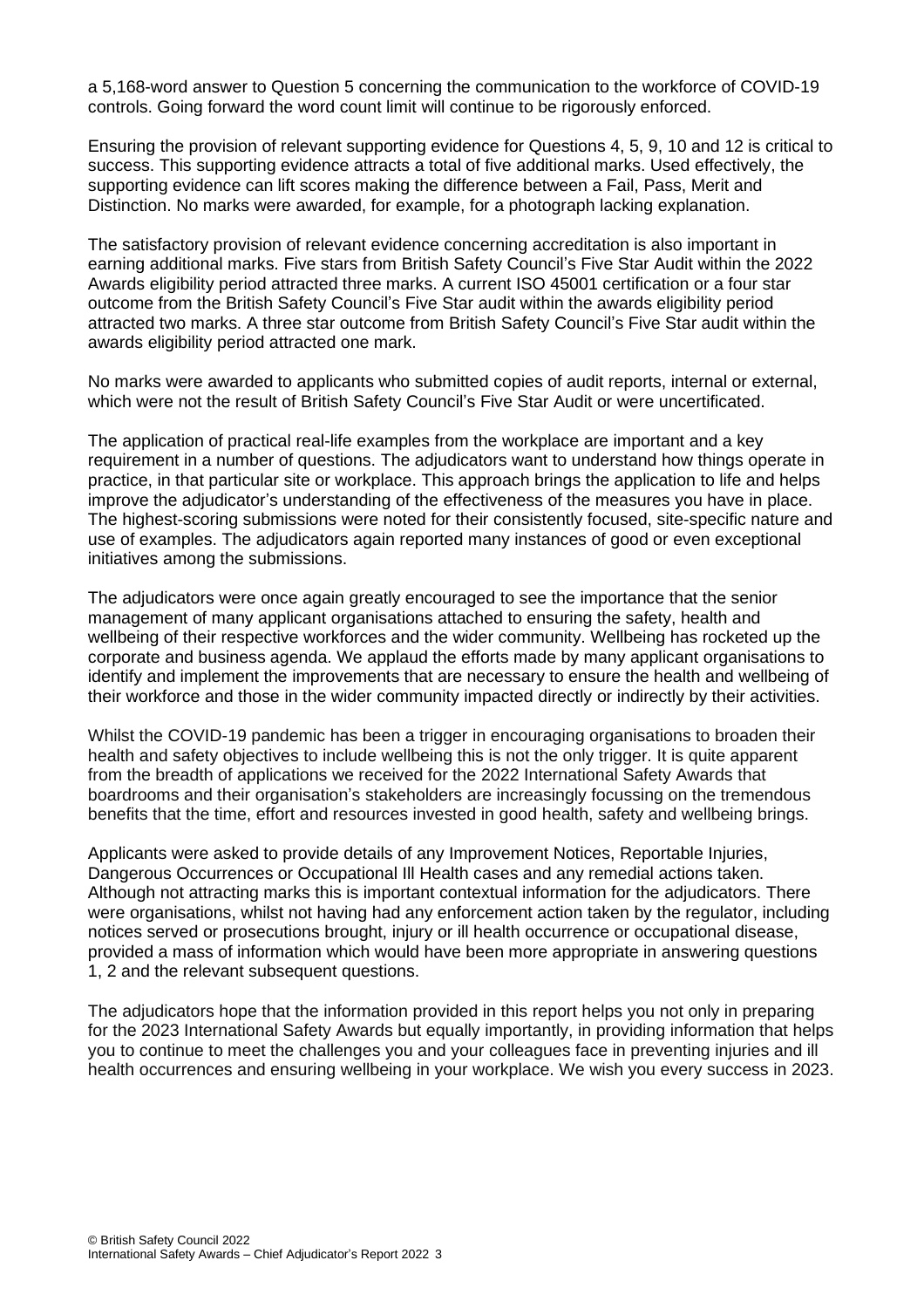# **Question 1**

#### **Describe the nature and scope of the main operational activities carried out at the site.**

As explained in the marking scheme *"This question is not marked but is mandatory as the response is essential for the adjudicators to understand the context and background of scored Questions 3-12."*

A comprehensive answer detailing the full extent of the activities undertaken at the applicant's site is crucial to assist the adjudicators' understanding of the business operation. The focus must be on the activities at the applicant's site. Although corporate information, for example, ownership and detailed coverage of the activities undertaken across the organisation is interesting, the focus in answering this question must be on the site. What was required was a description of the activities undertaken at the site including by whom and how.

# **Question 2**

**What are considered to be the most significant issues at the site in relation to: (please provide at least one example of each)**

- **Occupational health hazards**
- **Occupational safety hazards**
- **Wellbeing concerns**

The marking scheme explains that *"This question is not marked but is mandatory as the response is essential for the adjudicators to understand the context and background of scored Questions 3- 12."*

Whilst not marked, carefully considered and articulated responses to this *mandatory* question were essential for the adjudication of the scored component of the application, namely questions 3- 12. Award winning applicants answered all three elements of the question focussing on the most hazardous activities at that site and the risks these posed to the safety, health, and wellbeing not only to their workers but also, for example, to contractors and other stakeholders including where appropriate the wider community. Less successful applicants listed hazards without an explanation of their significance.

# **Question 3**

#### **Explain how control measures implemented for one of the significant health, safety and/or wellbeing hazards identified within question 2 are monitored for effectiveness (maximum of five marks).**

Question 3 was specifically linked to Question 2. The question sought to explore how the control measures put in place were monitored for their effectiveness – negatively or positively. "Effectiveness" was the key word.

Higher scoring submissions were able to articulate the significance of the hazard, the control measures put in place, the arrangements for monitoring the effectiveness of the control measures, the impact of those measures and very importantly how the results of monitoring influenced any changes in the management of the particular hazard that resulted. Evidence to demonstrate that the organisation had applied the necessary resources to monitoring the effectiveness of the control measures contributed to a high score as did the application of new and emerging technologies to assist the process.

It was essential that applicants provided detail of the actions to mitigate the risks associated with the identified hazard as far as was reasonably practicable.

A small number of applicants replicated all of the hazards at the site listed in their answer to Question 2 with little additional information. This resulted in a superficial answer and consequently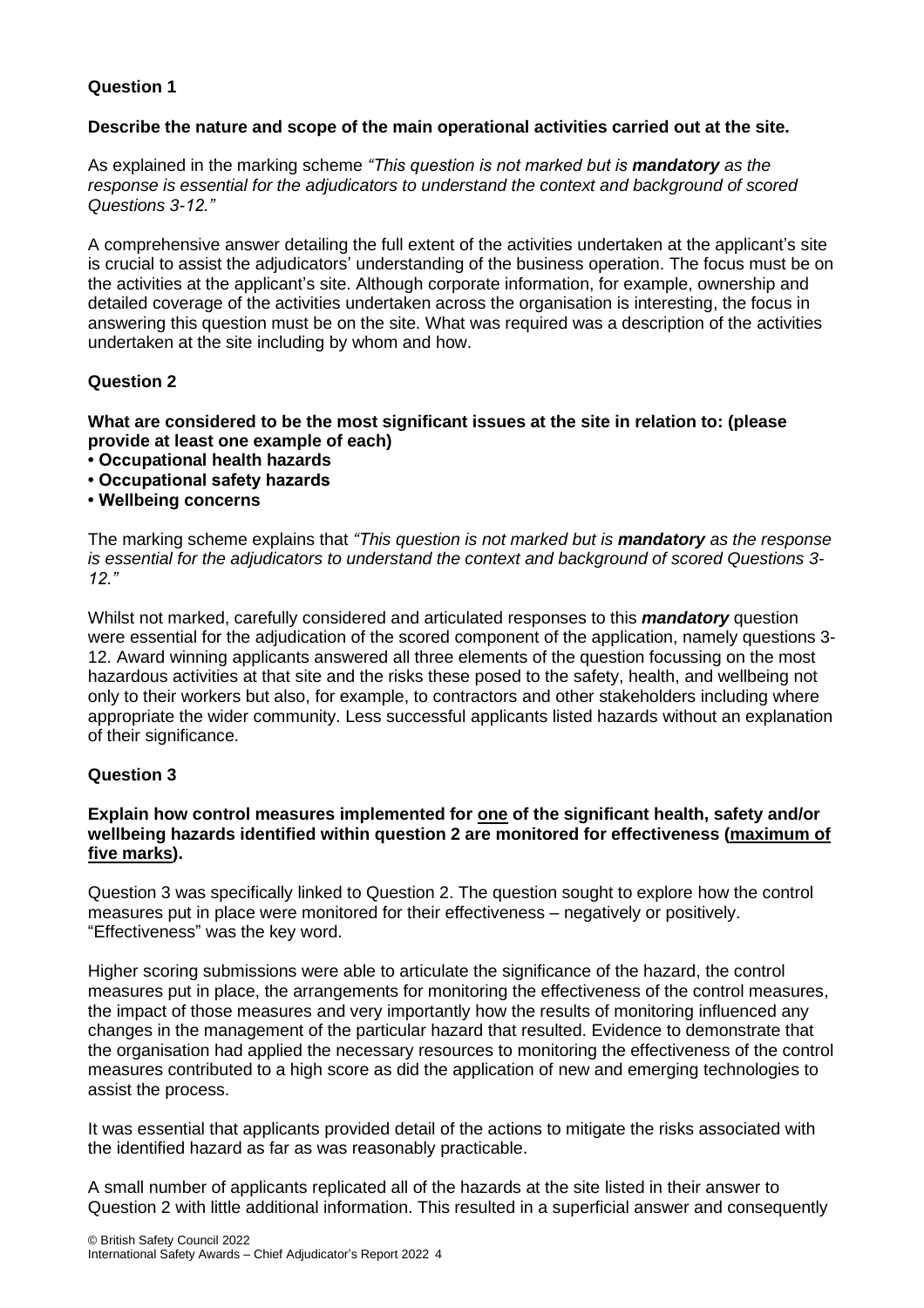a low score. Other low scoring answers focused solely on the process of carrying out the particular operation, whilst not providing sound evidence of how control measures were monitored to ensure effectiveness.

# **Question 4**

# **Explain how the organisation identifies and ensures relevant competency requirements for those staff with specific health and safety roles (maximum of five marks).**

This question was designed to elicit the identity of those persons in the organisation with specific health and safety roles. Not only 'who' but also 'what' the responsibilities of that role involved and 'how' that role was performed. This evidence needed to include how the competency requirements for those roles was assessed and the arrangements that had been put in place to develop and maintain the necessary level of competence for their staff and the staff of external contractors.

High-scoring applicants explained not only how the knowledge and skills to carry out key roles were identified and assessed as part of the selection process but the importance too of ensuring the attitude of these staff were in line with the organisation's values and objectives. High-scoring organisations detailed the systems in place to ensure that competency levels among the staff with specific health and safety roles were regularly reviewed, maintained, and refreshed. A description of how this process was carried out also contributed to a high score.

Lower-scoring applicants, for example, detailed the qualifications and experience sought for specific health and safety roles but gave no explanation of how the competency requirement had been determined and competency continuously assured.

# **Question 4b**

# **Submit supportive evidence, for example, training needs analysis, training plans, etc. (one additional mark).**

Examples of supporting evidence submitted by applicants that attracted the one additional mark included: matrices setting out details of training course requirements by department and by individual personnel; annual training programmes; details of training courses undertaken; specimen job descriptions setting out competency requirements; copies of relevant training course and qualification certificates; copies of competency test attainment certificates.

# **Question 5**

#### **Describe how the organisation has effectively communicated with staff regarding implementation of control measures related to the management of COVID-19 infection within the workplace (maximum of five marks).**

Of all the questions that formed part of the 2022 Awards this one generally attracted the highest marks. It was clear across all of the applications we received that the COVID-19 pandemic had seriously disrupted the operation of the business and impacted adversely on the health and wellbeing of the workforce.

Whilst organisations detailed the arrangements, they had put in place to prevent the spread of infection and to control the infection where it had impacted, a number of applicants failed to adequately explain how the control measures were communicated to the respective workforce. Demonstrating effective communication was critical in answering this question.

High-scoring organisations set out the detail of the various communication measures they had put in place – the 'how, why and when.' The effectiveness of the communications approaches was referenced taking account of preferences for the method of communication, ability of staff to read and the need in some cases to adopt a multi-lingual approach. High-scoring organisations also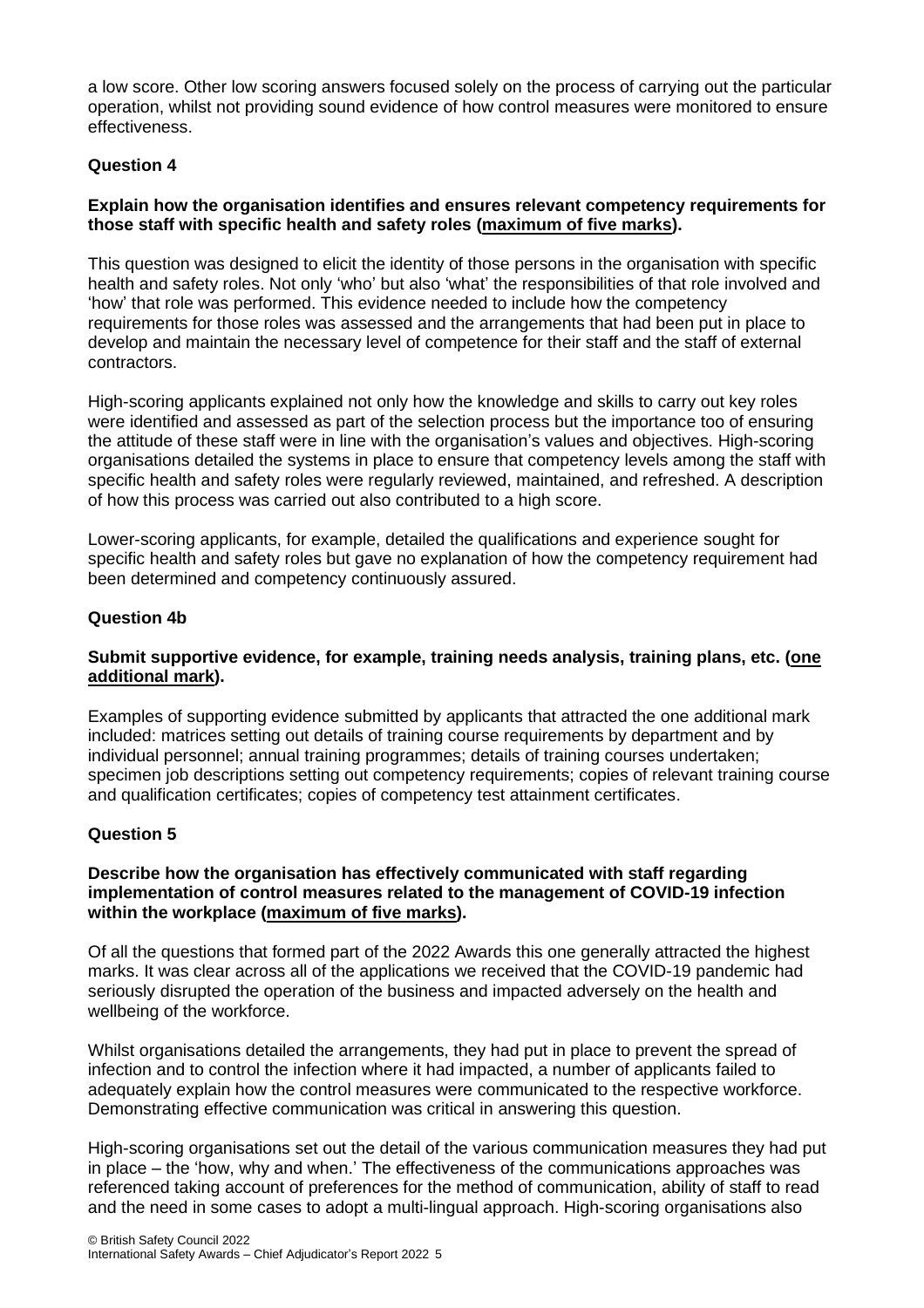detailed how they had been able to assess the effectiveness of communication measures and adapt communication approaches accordingly.

High-scoring organisations also detailed how staff contributed to the process of ensuring the effectiveness and completeness of communications.

#### **Question 5b**

# **Submit supportive evidence, for example, staff briefings, guidance information (one additional mark).**

Examples of supporting evidence submitted by applicants that attracted the one additional mark included: copies of COVID-19 prevention plans; copies of preparedness plans; photos of various of methods used to communicate key prevention and preparedness messages; photos illustrating particular infection prevention measures.

# **Question 6**

#### **Describe how senior management positively influence staff and external stakeholder health and safety behaviour (maximum of five marks).**

This question concerned the effectiveness of the actions taken by senior management in influencing the health and safety behaviour of staff and external stakeholders.

Weaker applications tended to focus on providing a cursory explanation of senior management's commitment to health, safety, and wellbeing, for example, "Our senior management have health and safety as their top business priority" without explaining the detail of the actions and measures taken to succeed in influencing behaviours. This approach failed to properly address the nub of the question.

Lower-scoring applications also failed to identify the relevant external stakeholders.

Higher-scoring applications detailed the involvement of senior management in ensuring that the policies, objectives, and systems for managing the risks associated with health, safety and wellbeing were effective and successful. It was important in answering this question to provide significant detail of the precise actions taken by management, for example, participation in systems audits, performance reviews and target setting.

The mechanisms for interaction of senior management with both staff and external stakeholders needed to be explained including, for example, attendance at safety committee meetings, team briefings and toolbox talks. The adjudicators needed to be assured that not only were we being told that senior management 'Walk the talk' but how and when this was done and importantly to what effect. Senior management involvement in recognising and rewarding staff who had played an important part in helping the organisation achieve its health and safety goals was evidenced in high-scoring applications.

# **Question 7**

#### **Explain how the organisation ensures the safe of evacuation of persons with specific requirements during an emergency event (maximum of five marks).**

This question was designed not only to ascertain how applicant organisations managed emergency events but also, importantly, how they addressed the particular challenges of evacuating "persons with specific requirements." It was essential for applicants to provide details of the nature of the conditions of persons at their site with specific requirements. The evacuation of persons with specific requirements often poses particular risks, for example, those with limited mobility, hearing loss or difficulties with their vision.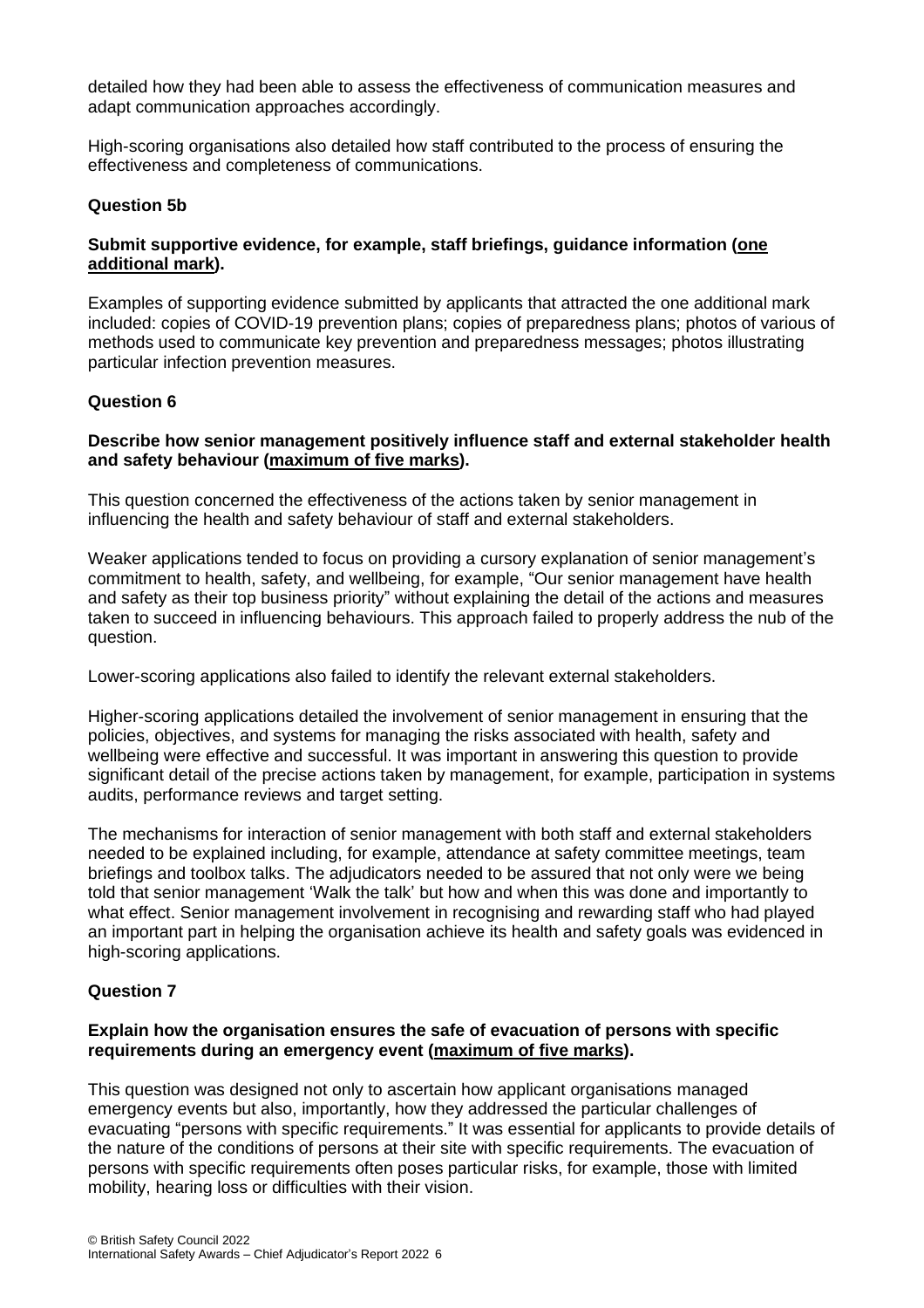Many applicants provided a mass of information concerning the emergency systems they had in place. This information included details of members of staff with specific responsibilities in the event of an emergency, the processes involved that were in place to address diverse types of emergencies and the arrangements in place to review the emergency arrangements were sufficiently robust. The information also detailed the involvement of external stakeholders such as the emergency services. High-scoring applications provided details of the training and information staff across the organisation received, in order to help ensure safe evacuation.

A couple of sentences from an applicant stating that the organisation complied with the relevant legal requirements concerning evacuation in the event of an emergency was not sufficient to merit any marks.

But in order to merit a high score, applicants needed to detail, with examples, the persons at the site with specific requirements and how the organisation had assured itself that the arrangements in place in the event of an emergency had or would meet the needs of those persons. The existence of a 'personal evacuation plan' for such persons was evidence that their particular needs in an emergency were being addressed. Regular drills were also evidence of robust procedures for tackling an emergency necessitating an evacuation of people with specific requirements.

High-scoring applicants provided a detailed description of how emergency arrangements were communicated to persons with specific requirements.

When undertaking a change programme or capital project, for example, high-scoring organisations detailed how they identified how the consequences of that change or project may impact on persons with specific requirements and what action needed to be taken.

#### **Question 8**

#### **Describe how the organisation provide support for staff returning to the workplace following a period of absence (maximum of five marks).**

This question was about ensuring that the applicant's organisation had effective systems in place for re-integrating people back into the workplace after a period of absence for whatever reason. This was intentionally a wide-ranging question, encompassing the full spectrum of issues that go to the heart of workplace health, safety, and wellbeing.

High-scoring applications recognised the positive benefits for both the member of staff and the organisation of a timely, well-planned, and well-executed return-to-work process. These applications detailed the various absences that had occurred at their site and the different approaches that were necessary, not only to manage particular risks, but also meet the mental, financial, and other needs of the returnee. High-scoring applications detailed the return-to-work guidelines that were in place, including the roles of various departments across the organisation to whom had the responsibility for ensuring the guidelines were adhered. Examples were provided of the different approaches adopted by the organisation to meet the challenges posed by the differing conditions and needs of returnees.

High-scoring applications invariably set out the arrangements in place for staying in touch with the absent worker and the preparatory work in helping ensure a well-managed return to work. The ongoing needs of the absent worker remained very much in the minds of high-scoring managers.

Low-scoring applications provided little more than a description of the types of absence within their organisation. Some provided a limited explanation of the arrangements for the return-to-work interview but no detail of how the risks would be managed, and the wellbeing of the returnee safeguarded.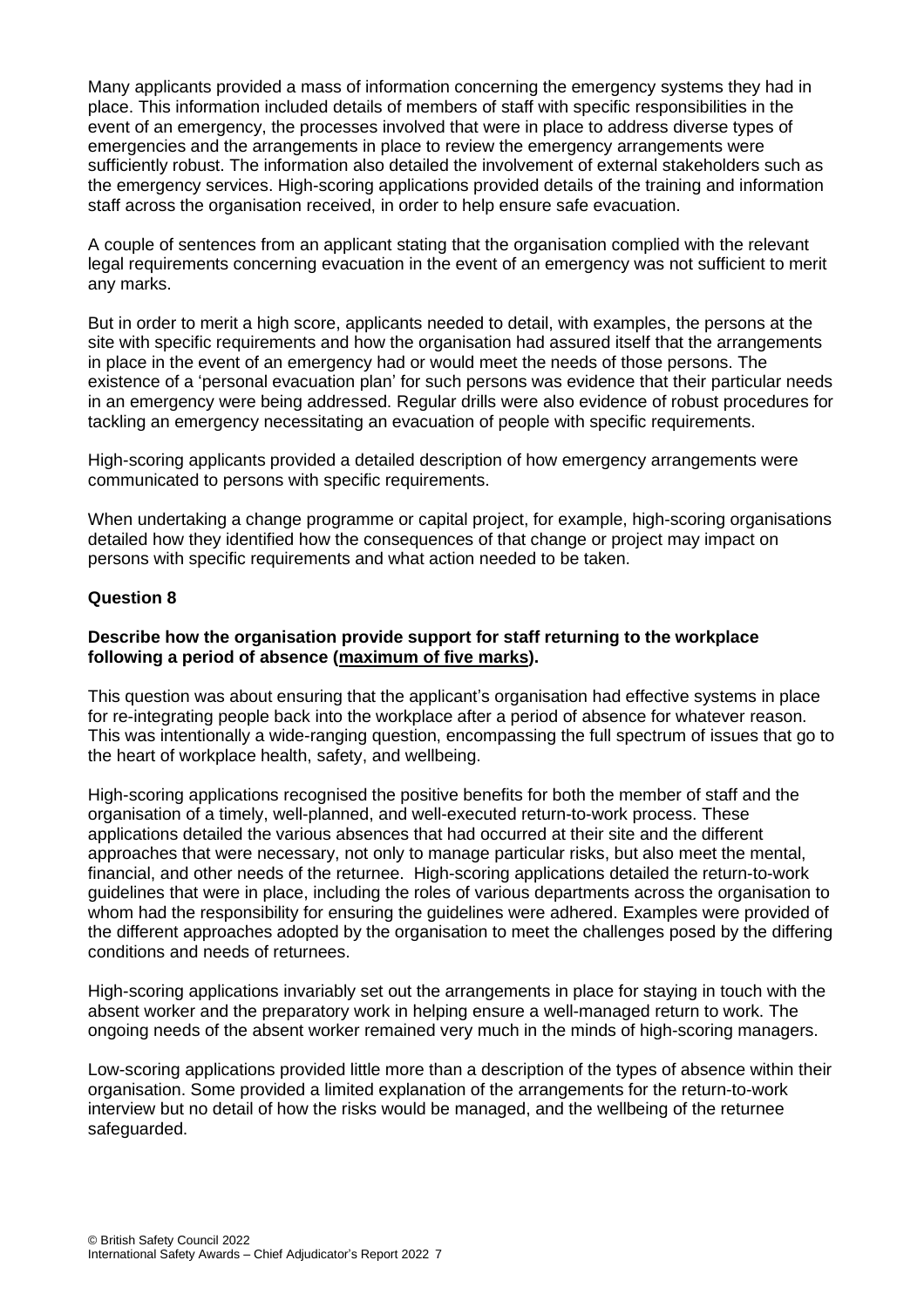# **Question 9**

#### **Explain how relevant stakeholders participate in the management of change process (maximum of five marks).**

This question was designed to explore the effectiveness of the applicant's organisation in identifying and managing the risks associated with a change including, for example, in technology, processes, plant, materials, people, hours of work or the location of work.

High-scoring applications provided a comprehensive explanation of how the potential impact on health, safety and wellbeing was identified, assessed, and managed. These applicants well understood the serious consequences that change could have and demonstrated that they had arrangements in place to identify and manage the associated risks. High-scoring applications provided at least one example, sometimes two, of changes detailing how relevant stakeholders were identified and how the process had been managed. These applicants also described the measures taken through the regular management review process to assess the effectiveness of the changes that have been made and to capture important learning for the future.

Low-scoring applications often did little more than provide a textbook definition of the management of change with little or no explanation of how management theory regarding change was applied in practice in their particular workplace. These applicants failed to provide sufficient information. Relevant stakeholders were not identified, nor an example provided of the management of change at that site.

# **Question 9b**

#### **Submit supportive evidence, for example, risk assessment, training records (one additional mark).**

Examples of supporting evidence submitted by applicants that attracted the one additional mark included: project plan; copies of risk assessments detailing the change project, personnel involved, the hazard, the risk, the risk rating, existing controls, additional measures; method statements; notes of risk assessment briefings; photos of the site area subject to the change.

# **Question 10**

# **Explain how the organisation ensures relevant statutory duties are identified and monitored (maximum of five marks).**

A simple statement by an applicant that the organisation complied with all of the laws concerning health and safety in that particular country was not sufficient to score any marks. Low marks were also awarded to those applicants who only provided a list of all statutory and other legal requirements affecting operations undertaking their particular activities.

Key to answering the question and gaining a high score, was a detailed description of how the applicant's organisation kept statutory and other legal requirements under constant review, and the communication of those requirements to relevant members of staff, thereby ensuring that there was effective compliance.

Different applicants had different approaches to ensuring that they were compliant. Some organisations undertook the process of maintaining an up-to-date accurate legal register in-house. Other applicant organisations brought in external expertise to provide the necessary assurance that all relevant legal requirements had been identified, in order to assist the goal of compliance. Ensuring compliance with statutory requirements was also evidenced by high-scoring organisations through the audit process.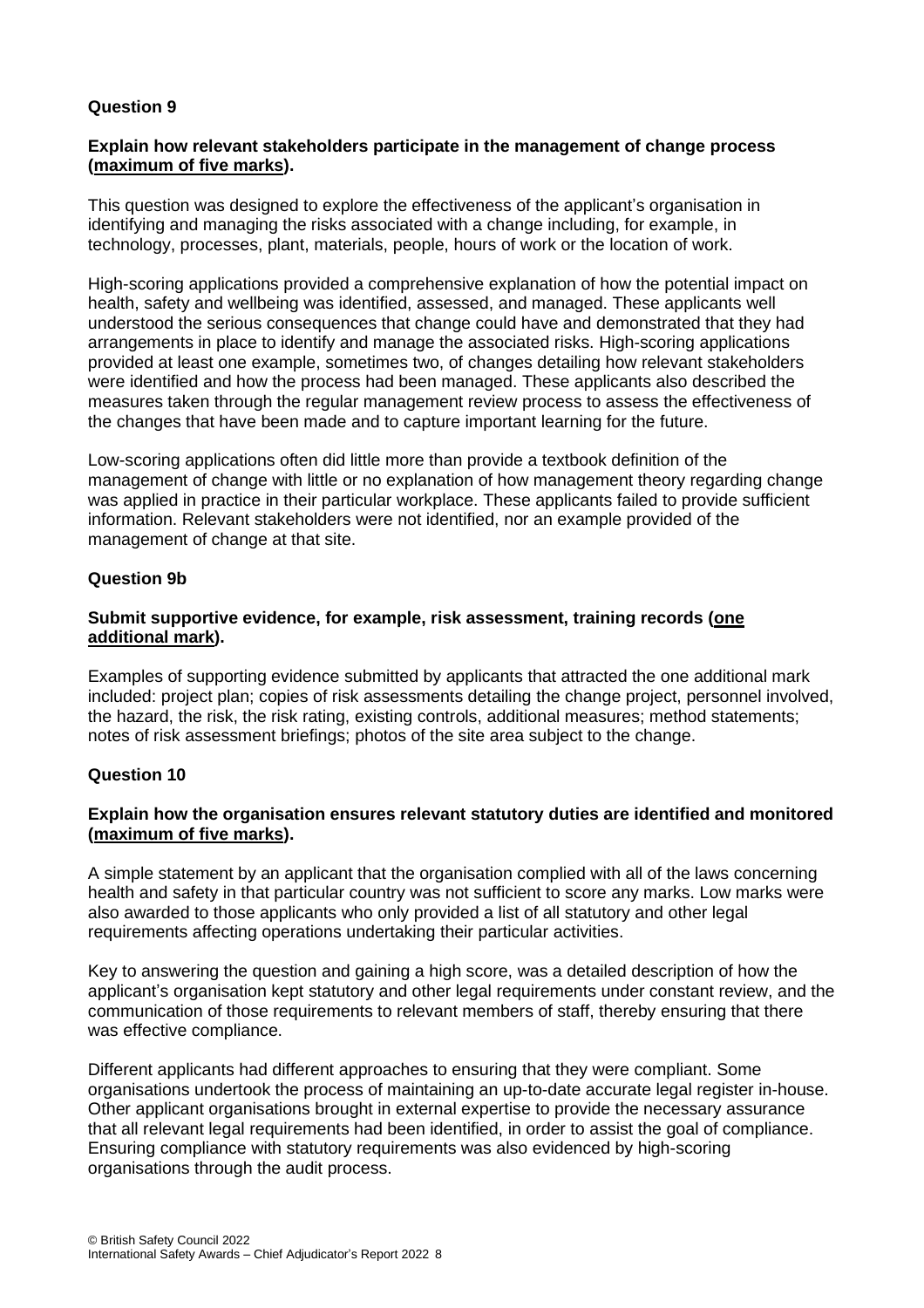High-scoring applicants identified how relevant statutory requirements were disseminated across their organisation citing how the differing requirements were communicated to staff with different roles. Examples were provided of how changes to statutory and other legal requirements were communicated to relevant parts of the organisation.

# **Question 10b**

# **Submit supportive evidence, for example, legal register procedure (one additional mark).**

Examples of supporting evidence submitted by applicants that attracted the one additional mark included: a comprehensive list of relevant statutory and regulatory requirements detailing application to particular areas of the operation; copies of records of regulatory compliance audits.

# **Question 11**

# **Describe how non-managerial staff participate in the development of health and safety objectives (targets) at the site (maximum of five marks).**

The question was framed to enable Adjudicators to accurately assess the real extent to which nonmanagerial staff were consulted and actively involved in the development, review and revision of health, safety, and wellbeing targets.

The question was wide-ranging given the breadth and number of non-managerial staff across any organisation no matter its size or activities.

High-scoring organisations provided a comprehensive answer containing the full range of mechanisms used to enable staff to participate in the development of health, safety, and wellbeing objectives. Involvement in risk assessment processes was at the heart of the question. But also ensuring that relevant non-managerial staff had the skills and expertise to make a meaningful contribution.

In some organisations worker representatives are at the forefront of the various processes that underpin the development of targets. The benefit of actively involving worker representatives in the conduct of audits and the work of health and safety committees was also a feature of high-scoring applications. Examples were provided of how targets were re-focused as a result of worker involvement.

But beyond formal committee structures, a range of other mechanisms operated in high-scoring organisations to facilitate non-managerial staff involvement in target setting, including one-to-one discussions, toolbox talks and hazard-spotting walks. Involvement in regular reviews, internal and external audits were also a feature of high-scoring applications.

Lower-scoring applications lacked detail, often only providing a confirmation that the organisation regarded the active participation of the workforce in setting targets as important. Little or no details were provided of what the involvement of non-managerial staff comprised or the impact this had on target setting.

# **Question 12**

# **Explain how the organisation uses the outcomes of performance monitoring to continually improve the health and safety management system (maximum of five marks).**

The question was designed to ascertain the mechanisms that applicants used not only to monitor performance but the extent to which the outcome of such monitoring was an aide to improve health and safety management systems.

High-scoring applications provided details of the various tools used to monitor performance including, for example, inspection by the state regulator to ensure compliance, root-cause analysis